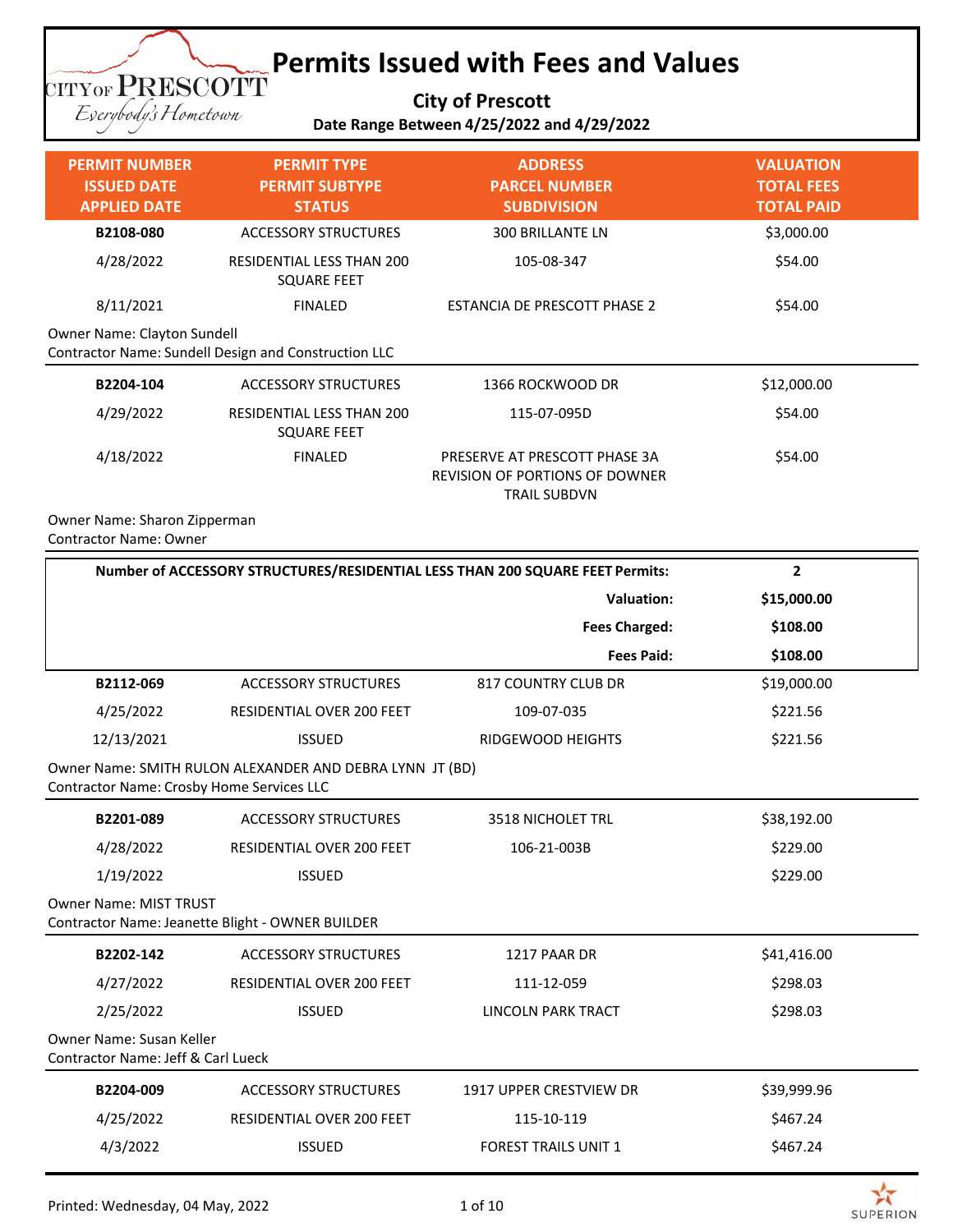

Owner Name: CARTER TRACY L Contractor Name: Crosby Home Services LLC

|                                                                                      | Number of ACCESSORY STRUCTURES/RESIDENTIAL OVER 200 FEET Permits:                                     |                                                                | 4              |
|--------------------------------------------------------------------------------------|-------------------------------------------------------------------------------------------------------|----------------------------------------------------------------|----------------|
|                                                                                      |                                                                                                       | <b>Valuation:</b>                                              | \$138,607.96   |
|                                                                                      |                                                                                                       | <b>Fees Charged:</b>                                           | \$1,215.83     |
|                                                                                      |                                                                                                       | <b>Fees Paid:</b>                                              | \$1,215.83     |
| B2204-159                                                                            | <b>ELECTRICAL ONLY</b>                                                                                | 1885 KINGSBURY                                                 | \$300.00       |
| 4/26/2022                                                                            | ELECTRICAL REPAIR OR REPLACE                                                                          | 100-23-169                                                     | \$110.00       |
| 4/26/2022                                                                            | <b>FINALED</b>                                                                                        | KINGSWOOD ESTATES UNITS 4 & 5<br><b>REPLAT 1</b>               | \$110.00       |
| Owner Name: FRANKS JERRY P & KAREN L JT<br>Contractor Name: S and M Electric Inc     |                                                                                                       |                                                                |                |
| B2204-177                                                                            | <b>ELECTRICAL ONLY</b>                                                                                | 1816 BOARDWALK AVE                                             | \$3,000.00     |
| 4/29/2022                                                                            | ELECTRICAL REPAIR OR REPLACE                                                                          | 105-09-054                                                     | \$110.00       |
| 4/28/2022                                                                            | <b>ISSUED</b>                                                                                         | <b>CLIFF ROSE UNIT 1</b>                                       | \$110.00       |
| <b>Owner Name: REHBERG PAT LIVING TRUST</b><br>Contractor Name: S and M Electric Inc |                                                                                                       |                                                                |                |
|                                                                                      |                                                                                                       | Number of ELECTRICAL ONLY/ELECTRICAL REPAIR OR REPLACEPermits: | $\overline{2}$ |
|                                                                                      |                                                                                                       | <b>Valuation:</b>                                              | \$3,300.00     |
|                                                                                      |                                                                                                       | <b>Fees Charged:</b>                                           | \$220.00       |
|                                                                                      |                                                                                                       | <b>Fees Paid:</b>                                              | \$220.00       |
| B2204-142                                                                            | <b>ELECTRICAL ONLY</b>                                                                                | 1221 PAAR DR                                                   | \$1,800.00     |
| 4/27/2022                                                                            | <b>NEW SERVICE ENTRANCE</b><br>UPGRADE UP TO 200 AMPS                                                 | 111-12-058                                                     | \$110.00       |
| 4/22/2022                                                                            | <b>ISSUED</b>                                                                                         | LINCOLN PARK TRACT                                             | \$110.00       |
| <b>Owner Name: Julie Olson</b><br><b>Contractor Name: Brian McMaster</b>             |                                                                                                       |                                                                |                |
| B2204-150                                                                            | ELECTRICAL ONLY                                                                                       | 2600 RIDGE RD                                                  | \$2,000.00     |
| 4/28/2022                                                                            | <b>NEW SERVICE ENTRANCE</b><br>UPGRADE UP TO 200 AMPS                                                 | 106-23-007Q                                                    | \$110.00       |
| 4/26/2022                                                                            | <b>ISSUED</b>                                                                                         |                                                                | \$110.00       |
|                                                                                      | Owner Name: BERRY JOHN R & ROBIN L FAM TRUST<br>Contractor Name: Donovan Building and Restoration LLC |                                                                |                |
|                                                                                      | Number of ELECTRICAL ONLY/NEW SERVICE ENTRANCE UPGRADE UP TO 200 AMPSPermits:                         |                                                                | $\overline{2}$ |
|                                                                                      |                                                                                                       | <b>Valuation:</b>                                              | \$3,800.00     |
|                                                                                      |                                                                                                       | <b>Fees Charged:</b>                                           | \$220.00       |
|                                                                                      |                                                                                                       | <b>Fees Paid:</b>                                              | \$220.00       |

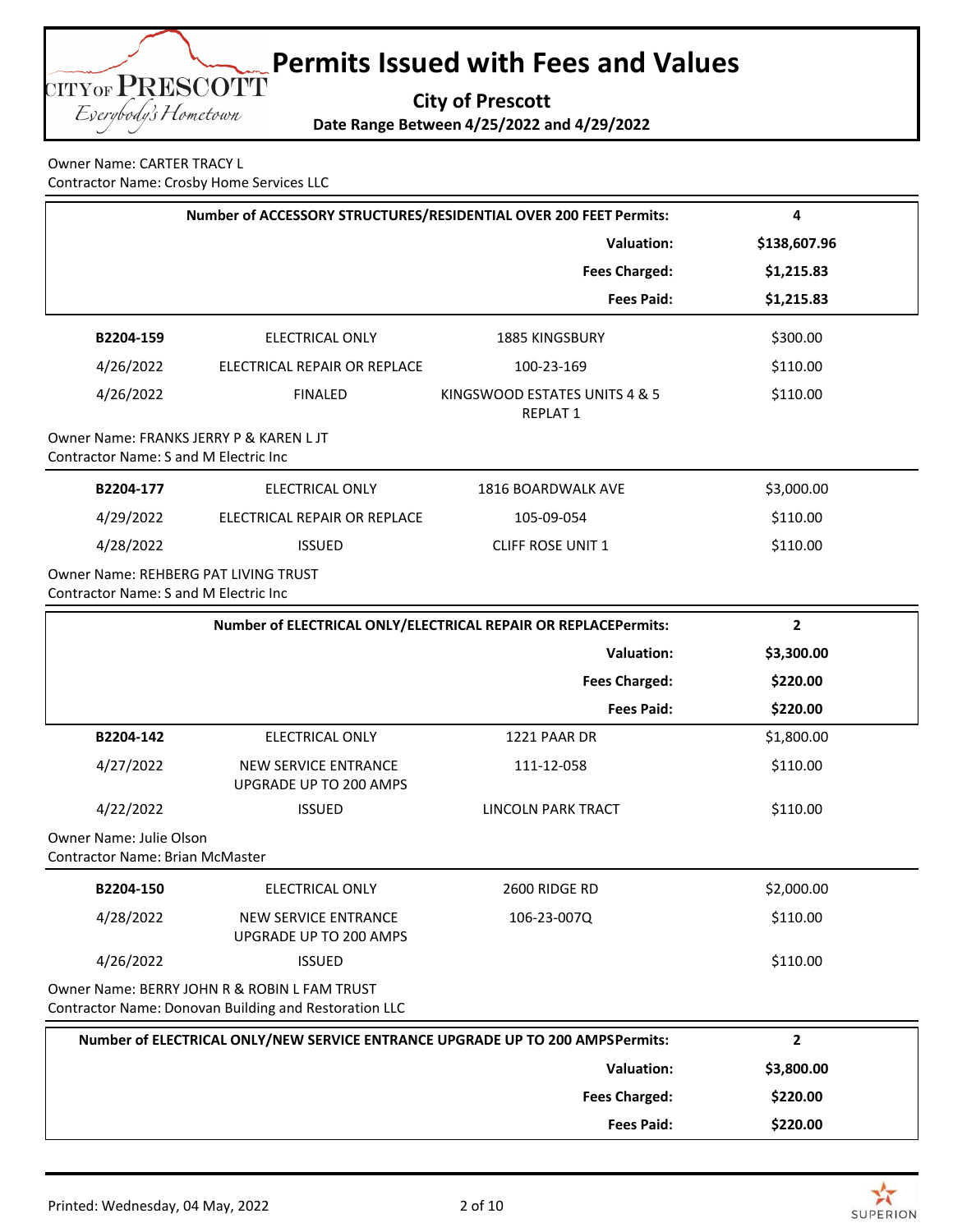**City of Prescott Date Range Between 4/25/2022 and 4/29/2022**

| B2204-063 | ELECTRICAL ONLY       | 601 BLACK DR         | \$37,329.00 |
|-----------|-----------------------|----------------------|-------------|
| 4/26/2022 | PHOTOVOLTAIC OR SOLAR | 116-17-235           | \$225.07    |
| 4/12/2022 | <b>ISSUED</b>         | PRESCOTT HEIGHTS 5TH | \$225.07    |
|           |                       |                      |             |

Owner Name: MANN THOMAS L & CHRISTINE D JT Contractor Name: Icon Power LLC

**TITYOF PRESCOTT** Eserybody's Hometown

| Number of ELECTRICAL ONLY/PHOTOVOLTAIC OR SOLARPermits: |                                                      | 1                               |             |
|---------------------------------------------------------|------------------------------------------------------|---------------------------------|-------------|
|                                                         |                                                      | Valuation:                      | \$37,329.00 |
|                                                         |                                                      | <b>Fees Charged:</b>            | \$225.07    |
|                                                         |                                                      | <b>Fees Paid:</b>               | \$225.07    |
| FIRE2204-026                                            | FIRE SPECIAL INSPECTIONS                             | 3125 WILLOW DR                  | \$0.00      |
| 4/26/2022                                               | SPECIAL EVENT INSPECTIONS                            | 106-39-010                      | \$75.00     |
| 4/26/2022                                               | <b>ISSUED</b>                                        | <b>CRESTVIEW ESTATES UNIT 1</b> | \$75.00     |
| <b>Contractor Name:</b>                                 | Owner Name: NORTHWEST VALLEY CONSULTING SERVICES LLC |                                 |             |
| FIRE2204-029                                            | FIRE SPECIAL INSPECTIONS                             | 1195 COMMERCE DR                | \$0.00      |
| 4/27/2022                                               | SPECIAL EVENT INSPECTIONS                            | 800-05-001V                     | \$75.00     |
| 4/27/2022                                               | <b>FINALED</b>                                       |                                 | \$75.00     |
|                                                         |                                                      |                                 |             |

Owner Name:

Contractor Name:

| Number of FIRE SPECIAL INSPECTIONS/SPECIAL EVENT INSPECTIONS Permits: |                                                                     |                      | 2        |  |  |  |
|-----------------------------------------------------------------------|---------------------------------------------------------------------|----------------------|----------|--|--|--|
|                                                                       |                                                                     | <b>Valuation:</b>    | \$0.00   |  |  |  |
|                                                                       |                                                                     | <b>Fees Charged:</b> | \$150.00 |  |  |  |
|                                                                       |                                                                     | <b>Fees Paid:</b>    | \$150.00 |  |  |  |
| FIRE2203-010                                                          | FIRE SPRINKLERS AND ALARMS                                          | 1199 DANDELION PL    | \$0.00   |  |  |  |
| 4/25/2022                                                             | AUTOMATIC FIRE SPRINKLER<br>AND ALARM SYSTEM -<br><b>COMMERCIAL</b> | 106-02-057           | \$225.00 |  |  |  |
| 3/8/2022                                                              | <b>ISSUED</b>                                                       | PINON OAKS UNIT 2A   | \$225.00 |  |  |  |
|                                                                       | Owner Name: HELER HELEN V & DANIEL RS                               |                      |          |  |  |  |

Contractor Name:

|                     | Number of FIRE SPRINKLERS AND ALARMS/AUTOMATIC FIRE SPRINKLER AND ALARM SYSTEM - | <b>COMMERCIAL Permits:</b> |          |
|---------------------|----------------------------------------------------------------------------------|----------------------------|----------|
|                     |                                                                                  | Valuation:                 | \$0.00   |
|                     |                                                                                  | <b>Fees Charged:</b>       | \$225.00 |
|                     |                                                                                  | <b>Fees Paid:</b>          | \$225.00 |
| <b>FIRE2109-012</b> | FIRE SPRINKLERS AND ALARMS                                                       | 1803 RUSTLING OAKS LN      | \$0.00   |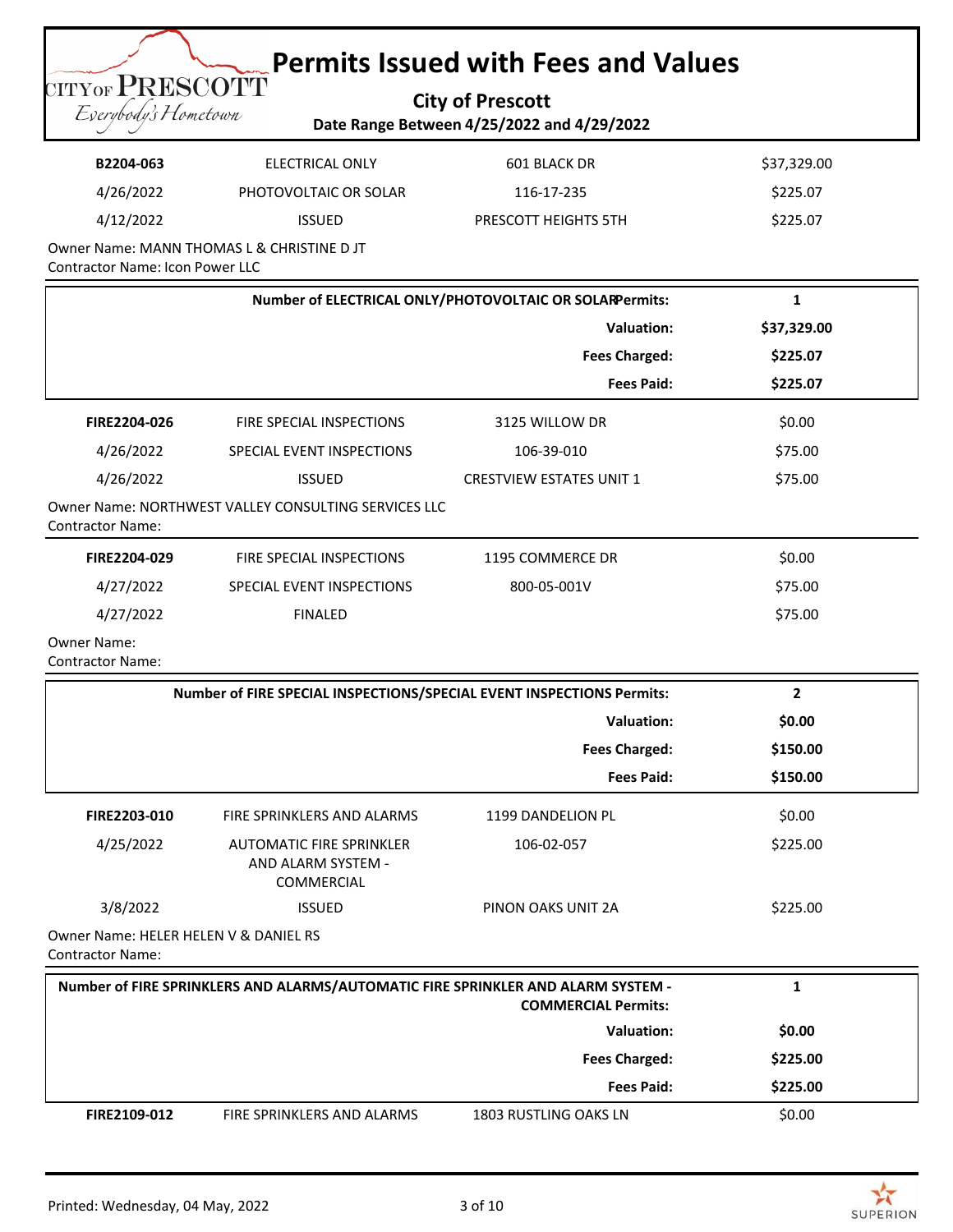| <b>City of Prescott</b>                    |
|--------------------------------------------|
| Date Range Between 4/25/2022 and 4/29/2022 |

Eserybody's Hometown

**TITY OF PRESCOTT** 

| 4/25/2022 | AUTOMATIC FIRE SPRINKLER<br>SYSTEM - RESIDENTIAL | 108-19-085                   | \$225.00 |
|-----------|--------------------------------------------------|------------------------------|----------|
| 9/10/2021 | RECORD CLOSED                                    | WOODLAND PINES AT HASSAYAMPA | \$225.00 |
|           |                                                  |                              |          |

Owner Name: JAMES & JAMES CONSTRUCTION CORP Contractor Name:

| Number of FIRE SPRINKLERS AND ALARMS/AUTOMATIC FIRE SPRINKLER SYSTEM - RESIDENTIAL<br><b>Permits:</b> |                                                        | ÷.                                                |            |
|-------------------------------------------------------------------------------------------------------|--------------------------------------------------------|---------------------------------------------------|------------|
|                                                                                                       |                                                        | Valuation:                                        | \$0.00     |
|                                                                                                       |                                                        | <b>Fees Charged:</b>                              | \$225.00   |
|                                                                                                       |                                                        | <b>Fees Paid:</b>                                 | \$225.00   |
| FIRE2204-003                                                                                          | FIRE SUPPRESSION ALTERNATE<br><b>SYSTEM COMMERCIAL</b> | 1210 GAIL GARDNER WAY                             | \$2,500.00 |
| 4/28/2022                                                                                             | Unassigned                                             | 115-05-080E                                       | \$225.00   |
| 4/4/2022                                                                                              | <b>RECORD CLOSED</b>                                   | VILLAGE AT THE BOULDERS REPLAT<br><b>LOTS 1-3</b> | \$225.00   |

Owner Name: MICHAEL BROWN DEAN BROWN

Contractor Name:

| Number of FIRE SUPPRESSION ALTERNATE SYSTEM COMMERCIAL/UnassignedPermits: |                                  |                         | ┻.          |  |
|---------------------------------------------------------------------------|----------------------------------|-------------------------|-------------|--|
|                                                                           |                                  | <b>Valuation:</b>       | \$2,500.00  |  |
|                                                                           |                                  | <b>Fees Charged:</b>    | \$225.00    |  |
|                                                                           |                                  | <b>Fees Paid:</b>       | \$225.00    |  |
| ENG2201-007                                                               | <b>GRADING AND DRAINAGE ONLY</b> | <b>1381 DALKE POINT</b> | \$40,000.00 |  |
| 4/26/2022                                                                 | SINGLE SITE RESIDENTIAL          | 115-10-314              | \$204.75    |  |
| 1/11/2022                                                                 | <b>ISSUED</b>                    | <b>ENCHANTED CANYON</b> | \$204.75    |  |
|                                                                           |                                  |                         |             |  |

Owner Name: RAJWANY AMIRALI S & DANA R FAMILY TRUST Contractor Name: Davis Construction Consulting LLC

| Number of GRADING AND DRAINAGE ONLY/SINGLE SITE RESIDENTIAL Permits:                 |                                              |                      | 1           |
|--------------------------------------------------------------------------------------|----------------------------------------------|----------------------|-------------|
|                                                                                      |                                              | Valuation:           | \$40,000.00 |
|                                                                                      |                                              | <b>Fees Charged:</b> | \$204.75    |
|                                                                                      |                                              | <b>Fees Paid:</b>    | \$204.75    |
| ENG2106-010                                                                          | <b>GRADING DRAINAGE AND</b><br>UTILITY COMBO |                      | \$0.00      |
| 4/25/2022                                                                            | <b>NEW SUBDIVISION</b>                       | 102-04-001T          | \$40,643.52 |
| 6/7/2021                                                                             | <b>ISSUED</b>                                |                      | \$40,643.52 |
| Owner Name: CHAMBERLAIN DEVELOPMENT PRESCOTT LLC<br>Contractor Name: Dorn Homes Inc. |                                              |                      |             |
| ENG2108-019                                                                          | <b>GRADING DRAINAGE AND</b><br>UTILITY COMBO | 251 BRADSHAW DR      | \$0.00      |

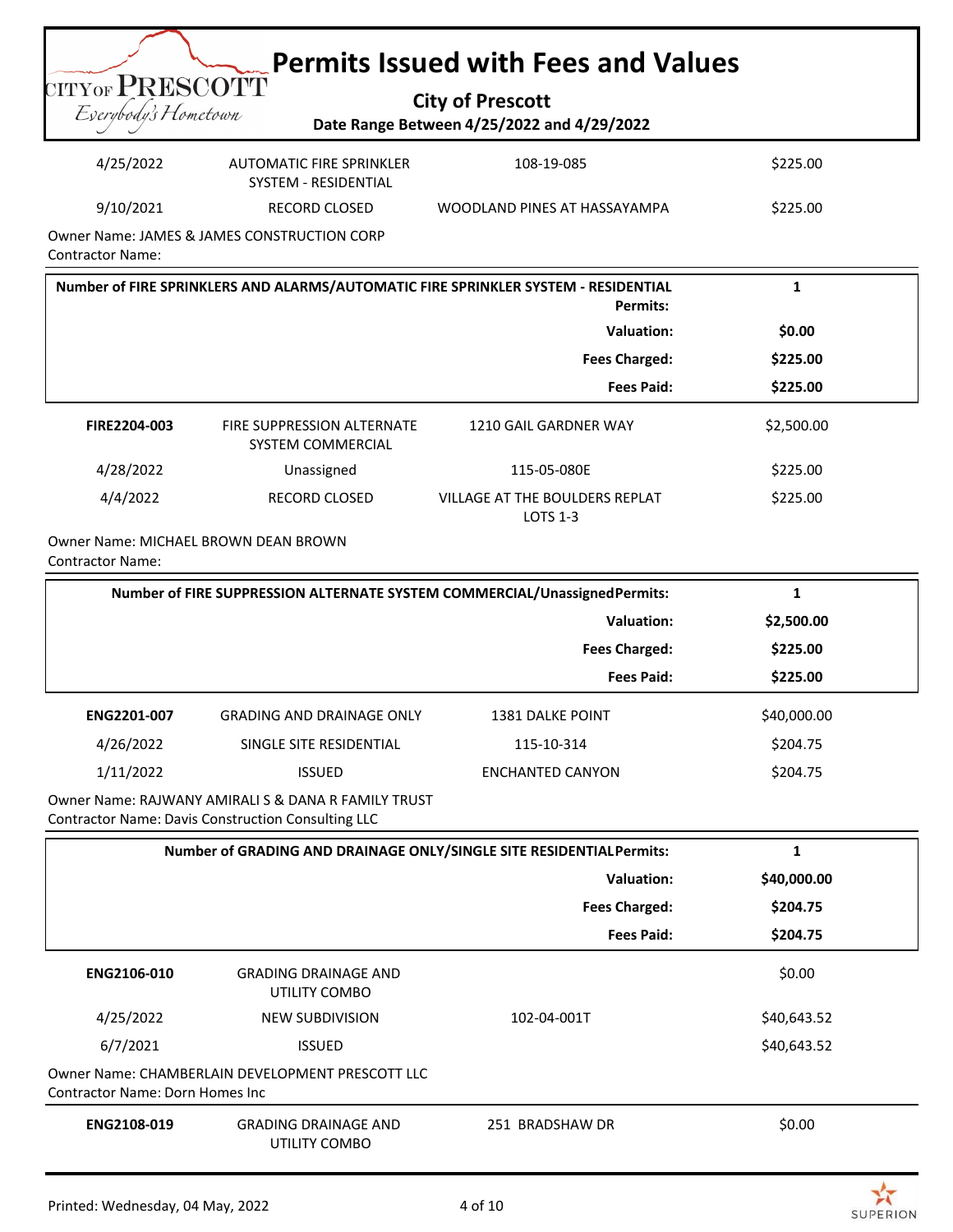|                                         | <b>Let Permits Issued with Fees and Values</b> |  |
|-----------------------------------------|------------------------------------------------|--|
| CITYOF PRESCOTT<br>Everybody's Hometown | <b>City of Prescott</b>                        |  |
|                                         | Date Range Between 4/25/2022 and 4/29/2022     |  |

| 4/29/2022    | NEW SUBDIVISION | 110-04-031C | \$28,575.56 |  |  |
|--------------|-----------------|-------------|-------------|--|--|
| 8/20/2021    | <b>ISSUED</b>   |             | \$28,575.56 |  |  |
| $\mathbf{A}$ |                 |             |             |  |  |

Owner Name: BEAR CREEK HOLDINGS LLC Contractor Name:

| Number of GRADING DRAINAGE AND UTILITY COMBO/NEW SUBDIVISION Permits: |                          |                                | 2           |  |
|-----------------------------------------------------------------------|--------------------------|--------------------------------|-------------|--|
|                                                                       | Valuation:               |                                |             |  |
|                                                                       |                          | <b>Fees Charged:</b>           | \$69,219.08 |  |
|                                                                       |                          | <b>Fees Paid:</b>              | \$69,219.08 |  |
| FIRE2204-001                                                          | KITCHEN HOOD SUPPRESSION | <b>1841 STATE ROUTE 69 124</b> | \$5,000.00  |  |
| 4/26/2022                                                             | Unassigned               | 800-07-001S                    | \$0.00      |  |
| 4/1/2022                                                              | <b>ISSUED</b>            |                                | \$0.00      |  |

Owner Name: Avdiel Torres

Contractor Name: B & W Fire Security Systems LLC

| Number of KITCHEN HOOD SUPPRESSION/Unassigned Permits: |                                                                                                                 |                          | Ŧ.          |  |
|--------------------------------------------------------|-----------------------------------------------------------------------------------------------------------------|--------------------------|-------------|--|
|                                                        |                                                                                                                 | Valuation:               | \$5,000.00  |  |
|                                                        | <b>Fees Charged:</b>                                                                                            |                          |             |  |
|                                                        |                                                                                                                 | <b>Fees Paid:</b>        | \$0.00      |  |
| B2204-068                                              | <b>MECHANICAL ONLY</b>                                                                                          | 346 DREAMWEAVER DR       | \$22,000.00 |  |
| 4/25/2022                                              | <b>HVAC NEW INSTALL</b>                                                                                         | 105-03-419               | \$110.00    |  |
| 4/13/2022                                              | <b>ISSUED</b>                                                                                                   | <b>CLOUDSTONE UNIT 1</b> | \$110.00    |  |
|                                                        | Owner Name: HANSON LINDA BLODGETT & MILTON CARROLL (RS)<br>Contractor Name: Comfort Pro Heating and Cooling Inc |                          |             |  |

| B2204-129 | MECHANICAL ONLY         | 530 GAIL GARDNER WAY | \$27,000.00 |
|-----------|-------------------------|----------------------|-------------|
| 4/25/2022 | <b>HVAC NEW INSTALL</b> | 111-11-038B          | \$110.00    |
| 4/21/2022 | <b>ISSUED</b>           | DOUGHERTY PARK       | \$110.00    |

Owner Name: WILSON BRUCE SCOTT & ELIZABETH RICE (RS) Contractor Name: Comfort Pro Heating and Cooling Inc

| Number of MECHANICAL ONLY/HVAC NEW INSTALLPermits: |                                   |                                    | 2           |  |  |  |
|----------------------------------------------------|-----------------------------------|------------------------------------|-------------|--|--|--|
|                                                    | Valuation:                        |                                    |             |  |  |  |
|                                                    |                                   | <b>Fees Charged:</b>               | \$220.00    |  |  |  |
|                                                    |                                   | <b>Fees Paid:</b>                  | \$220.00    |  |  |  |
| B2204-069                                          | <b>MECHANICAL ONLY</b>            | 1815 COYOTE RD                     | \$18,000.00 |  |  |  |
| 4/25/2022                                          | <b>HVAC REPLACE LIKE FOR LIKE</b> | 107-12-325                         | \$110.00    |  |  |  |
| 4/13/2022                                          | <b>ISSUED</b>                     | <b>HIDDEN VALLEY RANCH PHASE 7</b> | \$110.00    |  |  |  |
| Owner Name: PRINCE MARY LOU &                      |                                   |                                    |             |  |  |  |

Contractor Name: Comfort Pro Heating and Cooling Inc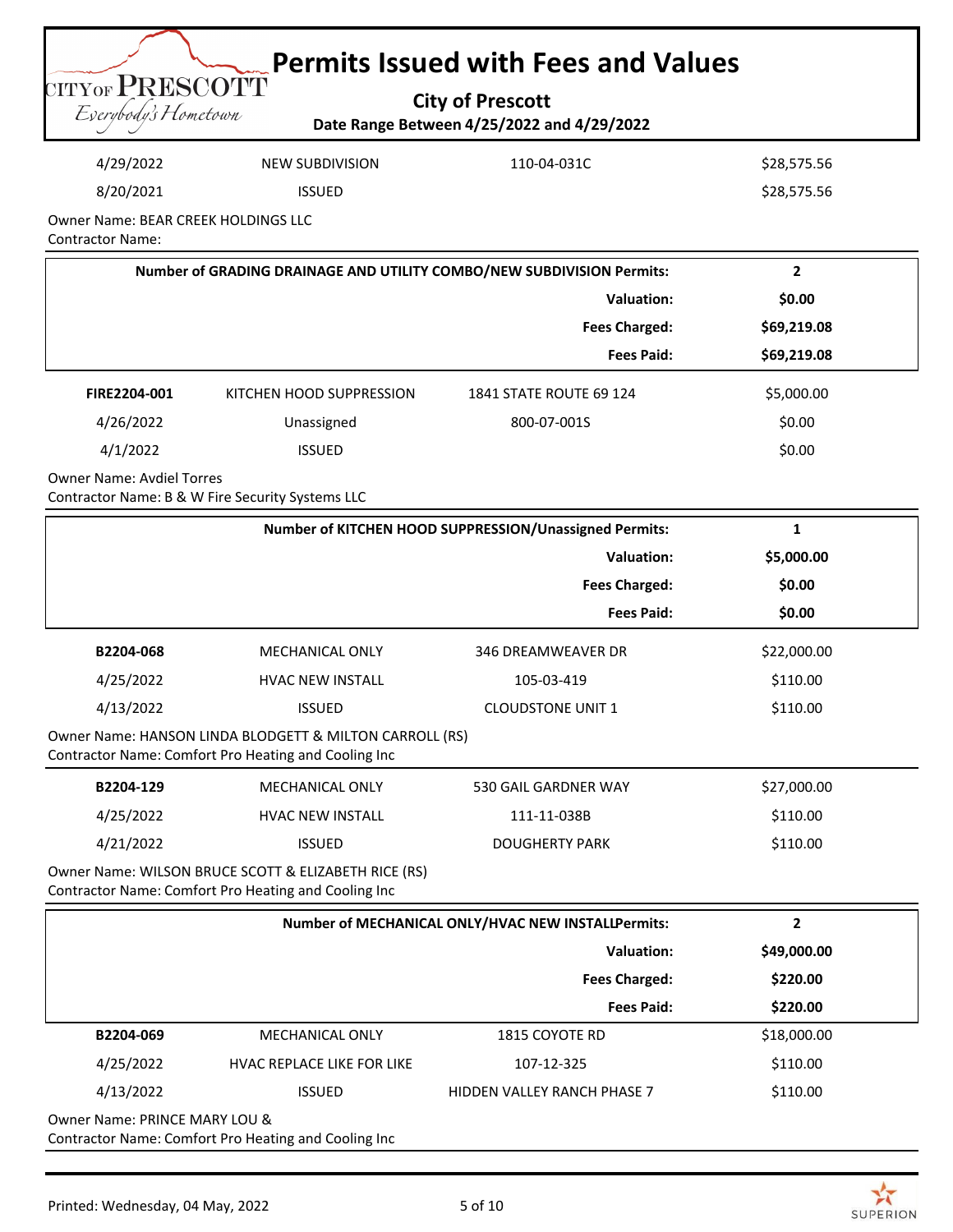**City of Prescott Date Range Between 4/25/2022 and 4/29/2022**

Eserybody's Hometown

**TITYOF PRESCOTT** 

| B2204-105 | MECHANICAL ONLY                   | 425 BUCKSKIN RD | \$16,000.00 |
|-----------|-----------------------------------|-----------------|-------------|
| 4/25/2022 | <b>HVAC REPLACE LIKE FOR LIKE</b> | 106-23-009D     | \$110.00    |
| 4/18/2022 | <b>ISSUED</b>                     |                 | \$110.00    |

Owner Name: DICK DAVID &

Contractor Name: Comfort Pro Heating and Cooling Inc

|                                                             |                          | Number of MECHANICAL ONLY/HVAC REPLACE LIKE FOR LIKEPermits: | $\overline{2}$ |
|-------------------------------------------------------------|--------------------------|--------------------------------------------------------------|----------------|
|                                                             |                          | <b>Valuation:</b>                                            | \$34,000.00    |
|                                                             |                          | <b>Fees Charged:</b>                                         | \$220.00       |
|                                                             |                          | <b>Fees Paid:</b>                                            | \$220.00       |
| B2204-070                                                   | <b>MODEL SITE</b>        | <b>1608 ARROWLEAF LN</b>                                     | \$433,391.00   |
| 4/26/2022                                                   | <b>NEW SINGLE FAMILY</b> | 102-19-160                                                   | \$14,376.77    |
| 4/13/2022                                                   | <b>ISSUED</b>            |                                                              | \$14,376.77    |
| Owner Name: ASH/Dorn, LLC<br>Contractor Name: ASH/Dorn, LLC |                          |                                                              |                |
| B2204-074                                                   | <b>MODEL SITE</b>        | 3252 JAGGED SPIRE CT                                         | \$558,317.00   |
| 4/25/2022                                                   | <b>NEW SINGLE FAMILY</b> | 103-69-481                                                   | \$15,409.15    |
| 4/14/2022                                                   | <b>ISSUED</b>            | <b>GRANITE DELLS ESTATES PHASE 3B</b>                        | \$15,409.15    |
| Owner Name: Woodside Homes Of Arizona, Inc.                 |                          |                                                              |                |

Contractor Name: Woodside Homes Of Arizona, Inc.

|                      | Number of MODEL SITE/NEW SINGLE FAMILY Permits: |                            |             |
|----------------------|-------------------------------------------------|----------------------------|-------------|
|                      | Valuation:                                      |                            |             |
| <b>Fees Charged:</b> |                                                 |                            | \$29,785.92 |
|                      |                                                 | <b>Fees Paid:</b>          | \$29,785.92 |
| B2204-094            | PLUMBING ONLY                                   | 212 W AUBREY ST            | \$4,000.00  |
| 4/28/2022            | REPAIR WATER OR SEWER YARD<br><b>LINE</b>       | 109-03-007                 | \$110.00    |
| 4/18/2022            | <b>ISSUED</b>                                   | PRESCOTT ORIGINAL TOWNSITE | \$110.00    |

Owner Name: WALSH PAULA M Contractor Name: Paragon Plumbing Inc

| Number of PLUMBING ONLY/REPAIR WATER OR SEWER YARD LINEPermits: |                     |                      | J.         |  |
|-----------------------------------------------------------------|---------------------|----------------------|------------|--|
| Valuation:                                                      |                     |                      | \$4,000.00 |  |
|                                                                 |                     | <b>Fees Charged:</b> | \$110.00   |  |
|                                                                 |                     | <b>Fees Paid:</b>    | \$110.00   |  |
| ROW2204-023                                                     | <b>RIGHT OF WAY</b> | 1335 MULLEN WAY      | \$6,000.00 |  |
| 4/27/2022                                                       | <b>POTHOLING</b>    | 108-21-003Q          | \$0.00     |  |
| 4/25/2022                                                       | <b>ISSUED</b>       |                      | \$0.00     |  |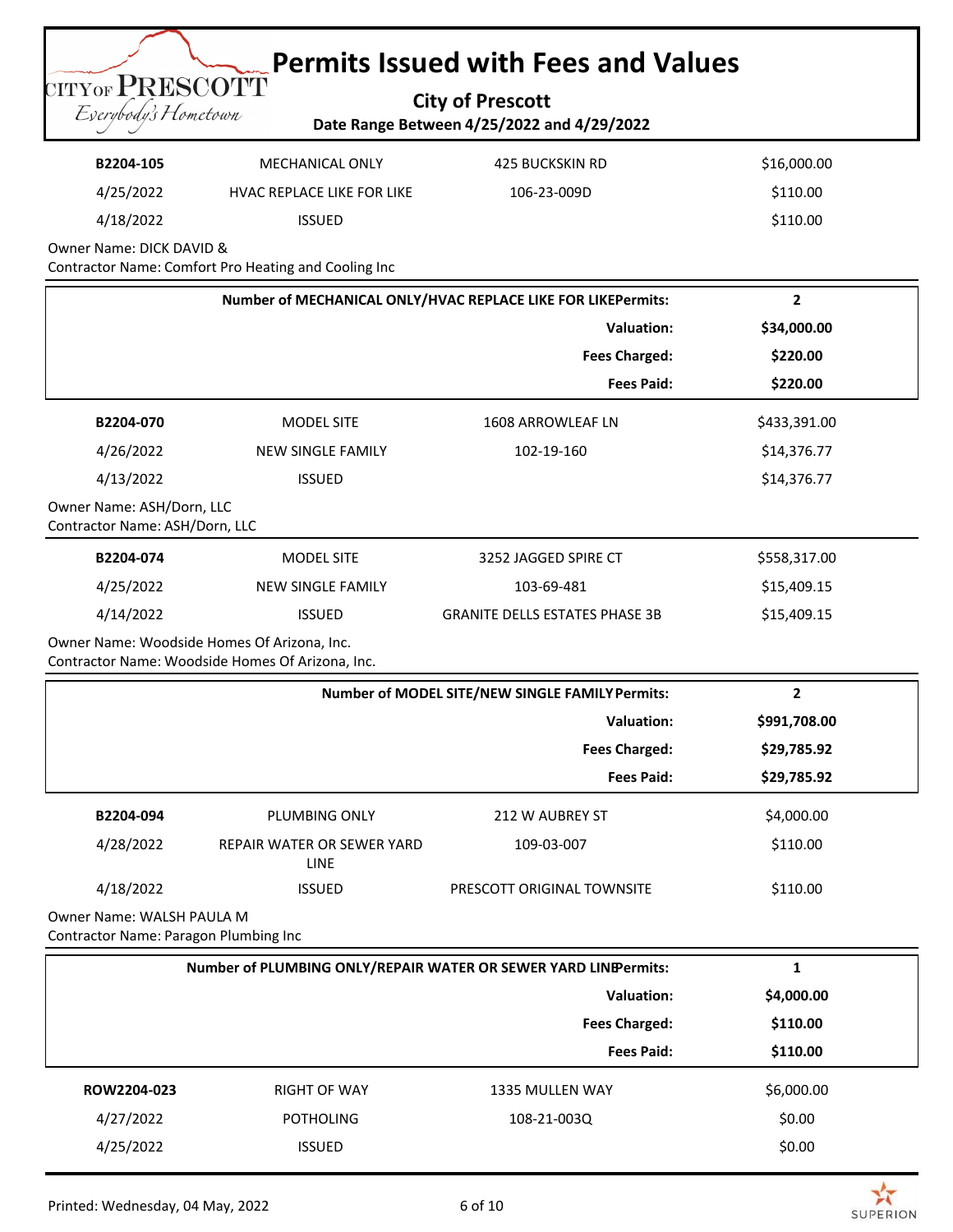**City of Prescott**

**Date Range Between 4/25/2022 and 4/29/2022**

Owner Name: City of Prescott Public Works Contractor Name: Cobb, Fendley & Associates, Inc.

**TITYOF PRESCOTT** Eserybody's Hometown

|                                   | <b>Number of RIGHT OF WAY/POTHOLINGPermits:</b>  |                      | 1           |  |  |
|-----------------------------------|--------------------------------------------------|----------------------|-------------|--|--|
|                                   |                                                  | Valuation:           | \$6,000.00  |  |  |
|                                   |                                                  | <b>Fees Charged:</b> | \$0.00      |  |  |
|                                   |                                                  | <b>Fees Paid:</b>    | \$0.00      |  |  |
| B2202-129                         | SINGLE FAMILY RESIDENTIAL<br><b>AND DUPLEXES</b> | 955 GENEVA DR        | \$16,890.00 |  |  |
| 4/29/2022                         | <b>ADDITION</b>                                  | 106-22-007K          | \$211.96    |  |  |
| 2/23/2022                         | <b>ISSUED</b>                                    |                      | \$211.96    |  |  |
| <b>Owner Name: Laurie Timmons</b> |                                                  |                      |             |  |  |

Contractor Name: Kirk Sawyer

| Number of SINGLE FAMILY RESIDENTIAL AND DUPLEXES/ADDITIONPermits:             |                                                  |                                                            | 1            |  |
|-------------------------------------------------------------------------------|--------------------------------------------------|------------------------------------------------------------|--------------|--|
|                                                                               |                                                  | <b>Valuation:</b>                                          | \$16,890.00  |  |
|                                                                               |                                                  | <b>Fees Charged:</b>                                       | \$211.96     |  |
|                                                                               |                                                  | <b>Fees Paid:</b>                                          | \$211.96     |  |
| B2109-146                                                                     | SINGLE FAMILY RESIDENTIAL<br><b>AND DUPLEXES</b> | <b>1501 CATHEDRAL PINES CIR</b>                            | \$280,751.00 |  |
| 4/27/2022                                                                     | <b>NEW SINGLE FAMILY</b>                         | 107-23-049                                                 | \$14,463.01  |  |
| 9/21/2021                                                                     | <b>ISSUED</b>                                    | <b>CATHEDRAL PINES 1ST AMENDED</b>                         | \$14,463.01  |  |
| Owner Name: COSBY LEIGH G LIVING TRUST<br>Contractor Name: mitch kempton      |                                                  |                                                            |              |  |
| B2201-062                                                                     | SINGLE FAMILY RESIDENTIAL<br><b>AND DUPLEXES</b> | 5260 DELLS POINT RD                                        | \$373,200.00 |  |
| 4/27/2022                                                                     | <b>NEW SINGLE FAMILY</b>                         | 103-69-542                                                 | \$14,891.22  |  |
| 1/14/2022                                                                     | <b>ISSUED</b>                                    | <b>GRANITE DELLS ESTATES PHASE 3B</b>                      | \$14,891.22  |  |
| <b>Owner Name: Eric Short</b><br><b>Contractor Name: CARRINGTON HOMES INC</b> |                                                  |                                                            |              |  |
| B2202-035                                                                     | SINGLE FAMILY RESIDENTIAL<br><b>AND DUPLEXES</b> | 5184 IRON STONE WAY                                        | \$515,666.00 |  |
| 4/28/2022                                                                     | <b>NEW SINGLE FAMILY</b>                         | 103-04-013                                                 | \$16,627.23  |  |
| 2/7/2022                                                                      | <b>ISSUED</b>                                    | <b>GRANITE DELLS ESTATES PHASE 1D</b><br><b>FINAL PLAT</b> | \$16,627.23  |  |
| Owner Name: KOEHLER PHILIP J & BOBBI J RS                                     |                                                  |                                                            |              |  |

Contractor Name: CARRINGTON HOMES INC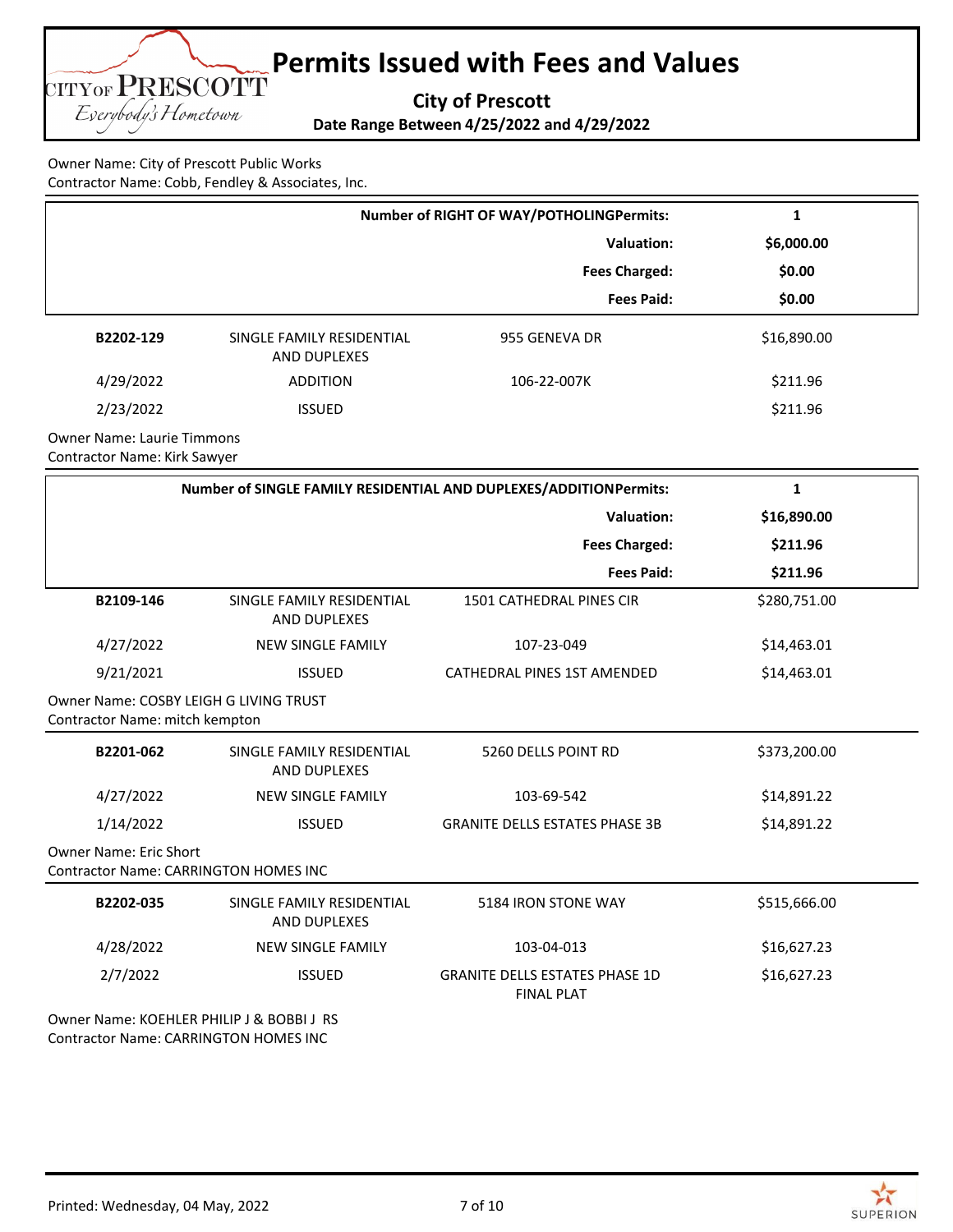**City of Prescott**

**Date Range Between 4/25/2022 and 4/29/2022**

| Number of SINGLE FAMILY RESIDENTIAL AND DUPLEXES/NEW SINGLE FAMILYPermits: |                                                                                                      |                                 | 3              |  |
|----------------------------------------------------------------------------|------------------------------------------------------------------------------------------------------|---------------------------------|----------------|--|
|                                                                            |                                                                                                      | <b>Valuation:</b>               | \$1,169,617.00 |  |
|                                                                            |                                                                                                      | <b>Fees Charged:</b>            | \$45,981.46    |  |
|                                                                            |                                                                                                      | <b>Fees Paid:</b>               | \$45,981.46    |  |
| B2203-171                                                                  | SINGLE FAMILY RESIDENTIAL<br>AND DUPLEXES                                                            | 2273 LICHEN RIDGE LN            | \$25,000.00    |  |
| 4/29/2022                                                                  | REMODEL                                                                                              | 108-19-122                      | \$168.90       |  |
| 3/25/2022                                                                  | <b>ISSUED</b>                                                                                        | SUNRISE HIGHLANDS AT HASSAYAMPA | \$168.90       |  |
| <b>Owner Name: LONE PINE FAMILY TRUST</b>                                  | <b>Contractor Name: Hughes Building Company LLC</b>                                                  |                                 |                |  |
| B2204-077                                                                  | SINGLE FAMILY RESIDENTIAL<br>AND DUPLEXES                                                            | 304 DOUBLE D DR                 | \$10,565.00    |  |
| 4/29/2022                                                                  | <b>REMODEL</b>                                                                                       | 110-04-137                      | \$146.00       |  |
| 4/14/2022                                                                  | <b>ISSUED</b>                                                                                        | <b>KNOLL</b>                    | \$146.00       |  |
| Owner Name: SOUZA FAMILY TRUST                                             | <b>Contractor Name: Arizona Foundation Solutions LLC</b>                                             |                                 |                |  |
| B2204-083                                                                  | SINGLE FAMILY RESIDENTIAL<br>AND DUPLEXES                                                            | 3303 PLEASANT VALLEY DR         | \$20,000.00    |  |
| 4/26/2022                                                                  | <b>REMODEL</b>                                                                                       | 106-21-014Y                     | \$110.00       |  |
| 4/15/2022                                                                  | <b>ISSUED</b>                                                                                        |                                 | \$110.00       |  |
|                                                                            | Owner Name: MURRELL GREGORY A & DONEVON S RS (BD)<br>Contractor Name: Sanders Plastering Systems LLC |                                 |                |  |
| B2204-135                                                                  | SINGLE FAMILY RESIDENTIAL<br><b>AND DUPLEXES</b>                                                     | 843 FLAMING ARROW               | \$32,859.00    |  |
| 4/26/2022                                                                  | REMODEL                                                                                              | 106-45-005                      | \$204.70       |  |
| 4/22/2022                                                                  | <b>ISSUED</b>                                                                                        | <b>BLACKHAWK</b>                | \$204.70       |  |
| Contractor Name: Home Depot U S A Inc                                      | Owner Name: LIPING LAN REVOCABLE LIVING TRUST                                                        |                                 |                |  |
| Number of SINGLE FAMILY RESIDENTIAL AND DUPLEXES/REMODELPermits:           |                                                                                                      |                                 | 4              |  |
|                                                                            |                                                                                                      | Valuation:                      | \$88,424.00    |  |
|                                                                            |                                                                                                      | <b>Fees Charged:</b>            | \$629.60       |  |
|                                                                            |                                                                                                      | <b>Fees Paid:</b>               | \$629.60       |  |
| B2111-163                                                                  | SINGLE FAMILY RESIDENTIAL<br>AND DUPLEXES                                                            | 5119 RAINDROP RD                | \$150,000.00   |  |

**TITYOF PRESCOTT** Eserybody's Hometown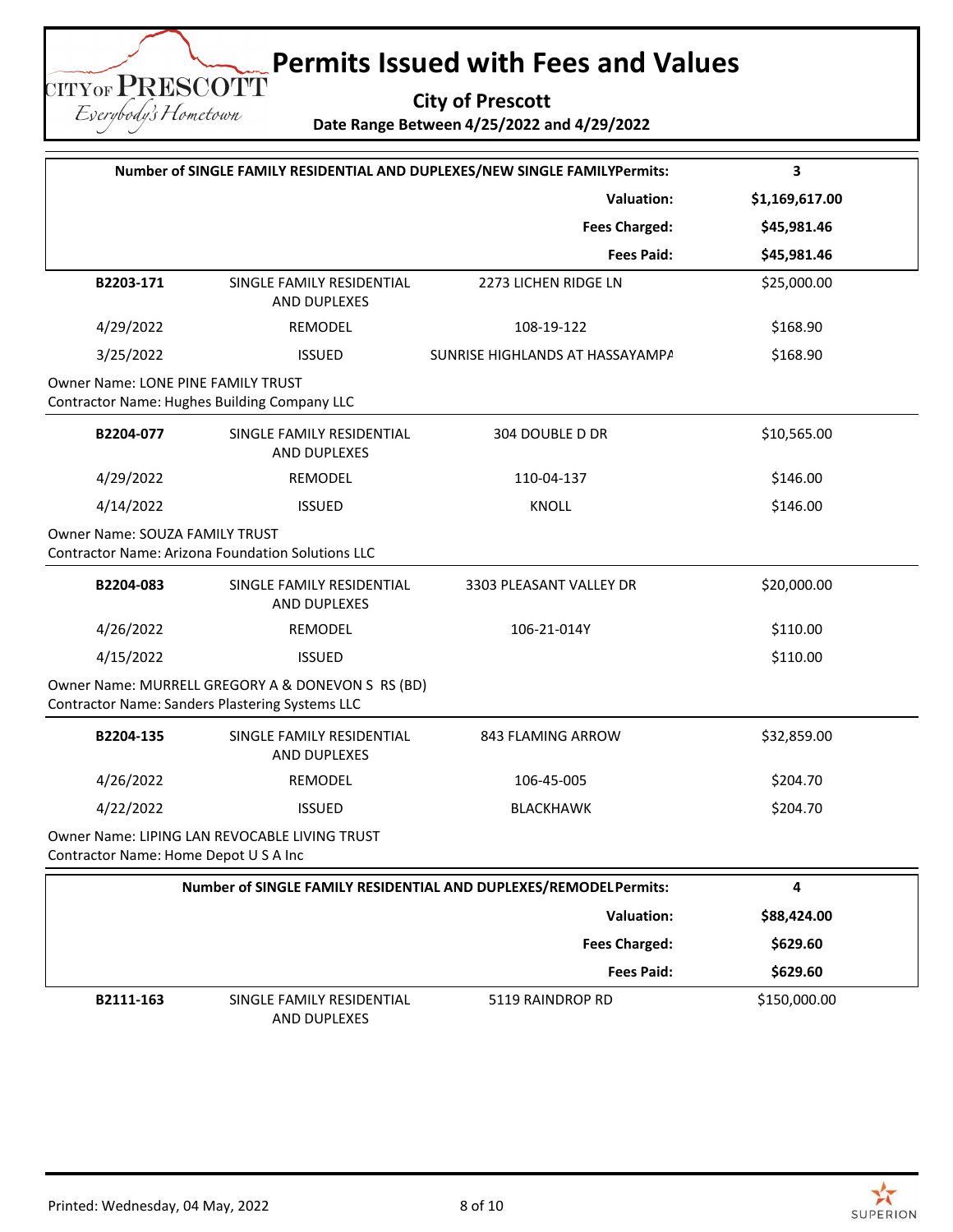| <b>Permits Issued with Fees and Values</b><br>CITYOF PRESCOTT<br><b>City of Prescott</b><br>Eserybody's Hometown<br>Date Range Between 4/25/2022 and 4/29/2022 |                                                   |                                                                                                       |                |  |  |
|----------------------------------------------------------------------------------------------------------------------------------------------------------------|---------------------------------------------------|-------------------------------------------------------------------------------------------------------|----------------|--|--|
| 4/28/2022                                                                                                                                                      | <b>SWIMMING POOL</b>                              | 106-01-252A                                                                                           | \$738.40       |  |  |
| 11/30/2021                                                                                                                                                     | <b>ISSUED</b>                                     | <b>WALDEN RANCH PHASE 5 EAST 1ST</b><br><b>REVISION</b>                                               | \$738.40       |  |  |
| Contractor Name: Biddles Pool Spa Patio LLC                                                                                                                    | Owner Name: AKINS JAMES MICHAEL & WENDI MELISA RS |                                                                                                       |                |  |  |
| B2202-103                                                                                                                                                      | SINGLE FAMILY RESIDENTIAL<br>AND DUPLEXES         | 3466 BAR CIRCLE A RD                                                                                  | \$40,000.00    |  |  |
| 4/28/2022                                                                                                                                                      | <b>SWIMMING POOL</b>                              | 103-54-005                                                                                            | \$237.24       |  |  |
| 2/18/2022                                                                                                                                                      | <b>ISSUED</b>                                     | RANCH AT PRESCOTT UNIT 9                                                                              | \$237.24       |  |  |
| <b>Contractor Name: Custom Water Creations LLC</b>                                                                                                             | Owner Name: ARCHER FAMILY REVOCABLE TRUST         |                                                                                                       |                |  |  |
|                                                                                                                                                                |                                                   | Number of SINGLE FAMILY RESIDENTIAL AND DUPLEXES/SWIMMING POOLPermits:                                | $\mathbf{2}$   |  |  |
|                                                                                                                                                                |                                                   | <b>Valuation:</b>                                                                                     | \$190,000.00   |  |  |
|                                                                                                                                                                |                                                   | <b>Fees Charged:</b>                                                                                  | \$975.64       |  |  |
|                                                                                                                                                                |                                                   | <b>Fees Paid:</b>                                                                                     | \$975.64       |  |  |
| B2204-081                                                                                                                                                      | SINGLE FAMILY RESIDENTIAL<br>AND DUPLEXES         | 455 ARENA DR                                                                                          | \$27,677.00    |  |  |
| 4/27/2022                                                                                                                                                      | WINDOWS AND DOORS NEW<br>AND REPLACE              | 116-10-018A                                                                                           | \$181.09       |  |  |
| 4/14/2022                                                                                                                                                      | <b>ISSUED</b>                                     | <b>SUBURBAN ACRES</b>                                                                                 | \$181.09       |  |  |
| Owner Name: WAUGH DEBORAH T (BD)<br>Contractor Name: Southwest Windows and doors LLC                                                                           |                                                   |                                                                                                       |                |  |  |
| B2204-087                                                                                                                                                      | SINGLE FAMILY RESIDENTIAL<br>AND DUPLEXES         | 4505 HORNET DR                                                                                        | \$6,744.00     |  |  |
| 4/27/2022                                                                                                                                                      | WINDOWS AND DOORS NEW<br>AND REPLACE              | 103-18-146                                                                                            | \$146.00       |  |  |
| 4/15/2022                                                                                                                                                      | <b>ISSUED</b>                                     | YAVAPAI HILLS UNIT 7                                                                                  | \$146.00       |  |  |
| <b>Owner Name: LARSON STEVAN MARC &amp;</b><br>Contractor Name: Southwest Windows and doors LLC                                                                |                                                   |                                                                                                       |                |  |  |
|                                                                                                                                                                |                                                   | Number of SINGLE FAMILY RESIDENTIAL AND DUPLEXES/WINDOWS AND DOORS NEW AND<br><b>REPLACE Permits:</b> | $\overline{2}$ |  |  |
|                                                                                                                                                                |                                                   | <b>Valuation:</b>                                                                                     | \$34,421.00    |  |  |
|                                                                                                                                                                |                                                   | <b>Fees Charged:</b>                                                                                  | \$327.09       |  |  |
|                                                                                                                                                                |                                                   | <b>Fees Paid:</b>                                                                                     | \$327.09       |  |  |
| ENG2204-023                                                                                                                                                    | UTILITY MISC                                      | 1700 IRON SPRINGS RD                                                                                  | \$0.00         |  |  |
| 4/29/2022                                                                                                                                                      | <b>HYDRANT TEST</b>                               | 116-04-002A                                                                                           | \$135.83       |  |  |
| 4/26/2022                                                                                                                                                      | <b>ISSUED</b>                                     |                                                                                                       | \$135.83       |  |  |
| Owner Name: CITY OF PRESCOTT<br>Contractor Name: EJ FLOW TEST LLC                                                                                              |                                                   |                                                                                                       |                |  |  |